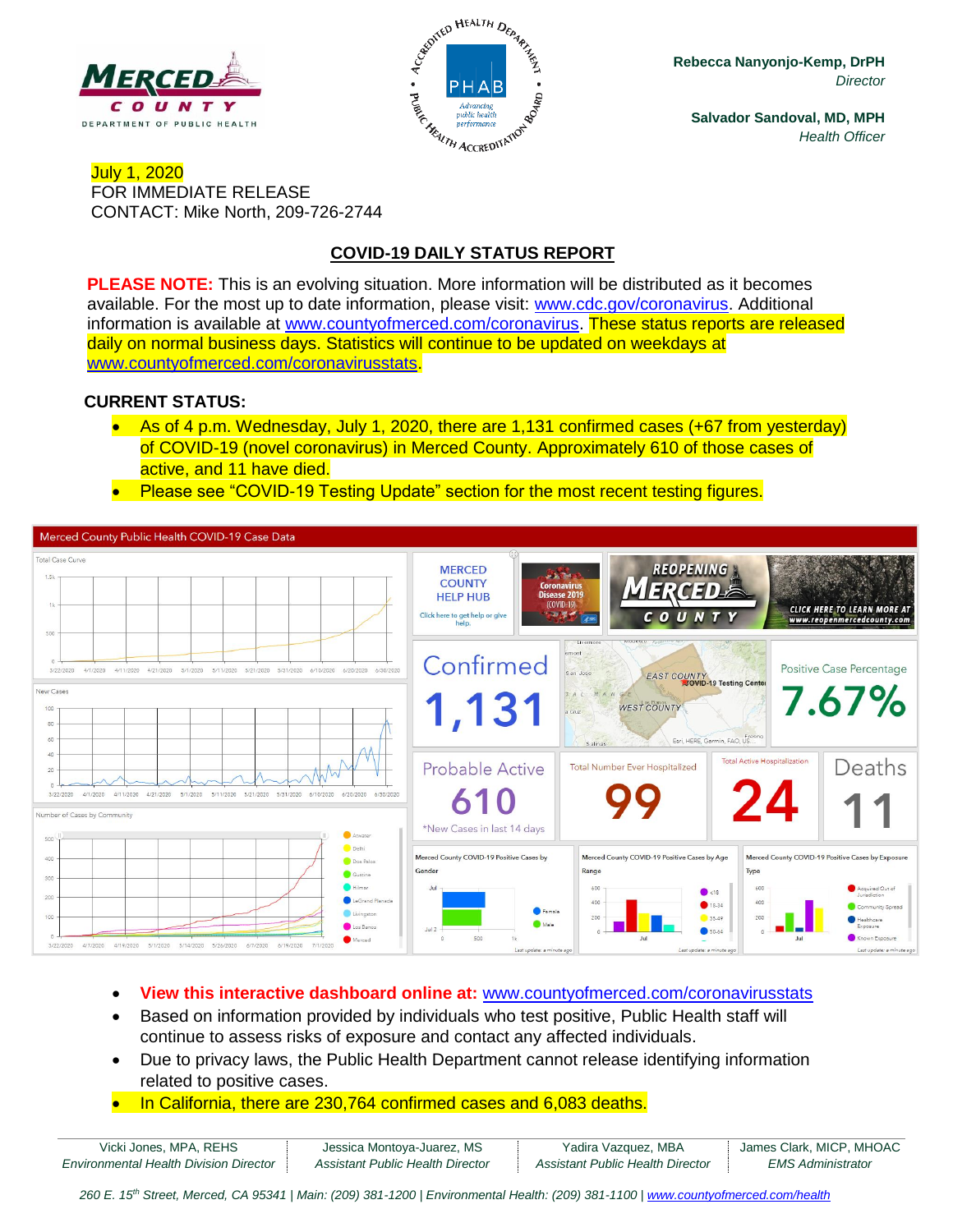#### **RECENT ACTIVITIES & UPDATES:**

- Merced County has been placed on the State watch list due to rapidly increasing disease transmission, increased hospitalizations, and a rise in the percentage of individuals testing positive for COVID-19, indicating increased circulation throughout the community. Further details can be found at: [https://www.cdph.ca.gov/Programs/CID/DCDC/Pages/COVID-](https://www.cdph.ca.gov/Programs/CID/DCDC/Pages/COVID-19/CountyMonitoringDataStep2.aspx)[19/CountyMonitoringDataStep2.aspx](https://www.cdph.ca.gov/Programs/CID/DCDC/Pages/COVID-19/CountyMonitoringDataStep2.aspx)
- Merced County Public Health continues to coordinate with federal, state and local partners to further prepare us for future impacts. This includes working with the California Department of Public Health and the Centers for Disease Control and Prevention to monitor COVID-19.
- On Friday, the Merced County Department of Public Health confirmed the 11th death related to COVID-19. The Merced County resident was a male over the age of 65 with underlying health conditions.
- Residents are strongly advised to avoid mass gatherings, wear face coverings (as mandated by the state), and exercise appropriate preventative measures such as hand hygiene and social distancing over the Fourth of July weekend.
- Rapidly increasing cases of COVID-19 coupled with decreasing capacity at local intensive care units has resulted in Merced County being placed on a State watch list and the closure of bars, indoor dining and other entertainment venues for a minimum of three weeks. If the upcoming holiday weekend results in another rise in cases, Merced County will be at severe risk for an extended shutdown of various parts of the economy. This can be prevented by avoiding crowds or large family gatherings, practicing physical distancing, washing your hands often with soap and water, staying home if you're sick, and wearing face coverings when:
	- o Inside of, or in line to enter, any indoor public space;
	- o Obtaining healthcare services;
	- $\circ$  Waiting for or riding on public transportation or while in any private or ride-sharing vehicle including operators of the transportation;
	- o At the workplace or performing work off-site;
	- o Outdoors in public spaces where physical distancing is not possible.
- Due to a significant spike in COVID-19 cases, Merced County's regional parks will be closed to the public over the Fourth of July holiday weekend (Friday-Sunday). This includes Lake Yosemite, Hagaman Park, and Henderson Park. These parks are projected to reopen Monday, but physical distancing must be adhered to and large group gatherings will continue to be prohibited.
- An updated version of the Merced County COVID-19 interactive dashboard went live today: [www.countyofmerced.com/coronavirusstats.](http://www.countyofmerced.com/coronavirusstats) The revamped dashboard will be updated on normal business days.
- The Merced County Office of Emergency Services and Merced County Department of Public Health proclaimed a local and public health emergency March 13 in order to help address the outbreak. The Board of Supervisors ratified those actions during a March 16 special meeting.
- On March 19, Governor Gavin Newsom announced Executive Order N-33-20, asking California residents to stay at home. On March 20, Merced County's Health Officer also issued an Order directing County residents to remain in their places of residence except to perform or receive essential services.
- The Merced County Public Health Department Operations Center was activated Jan. 27, 2020  $(157 \text{ days})$  in order to prepare for COVID-19 in and around our community. The Merced County Emergency Operations Center and Human Services Agency Department Operations Center are also currently active.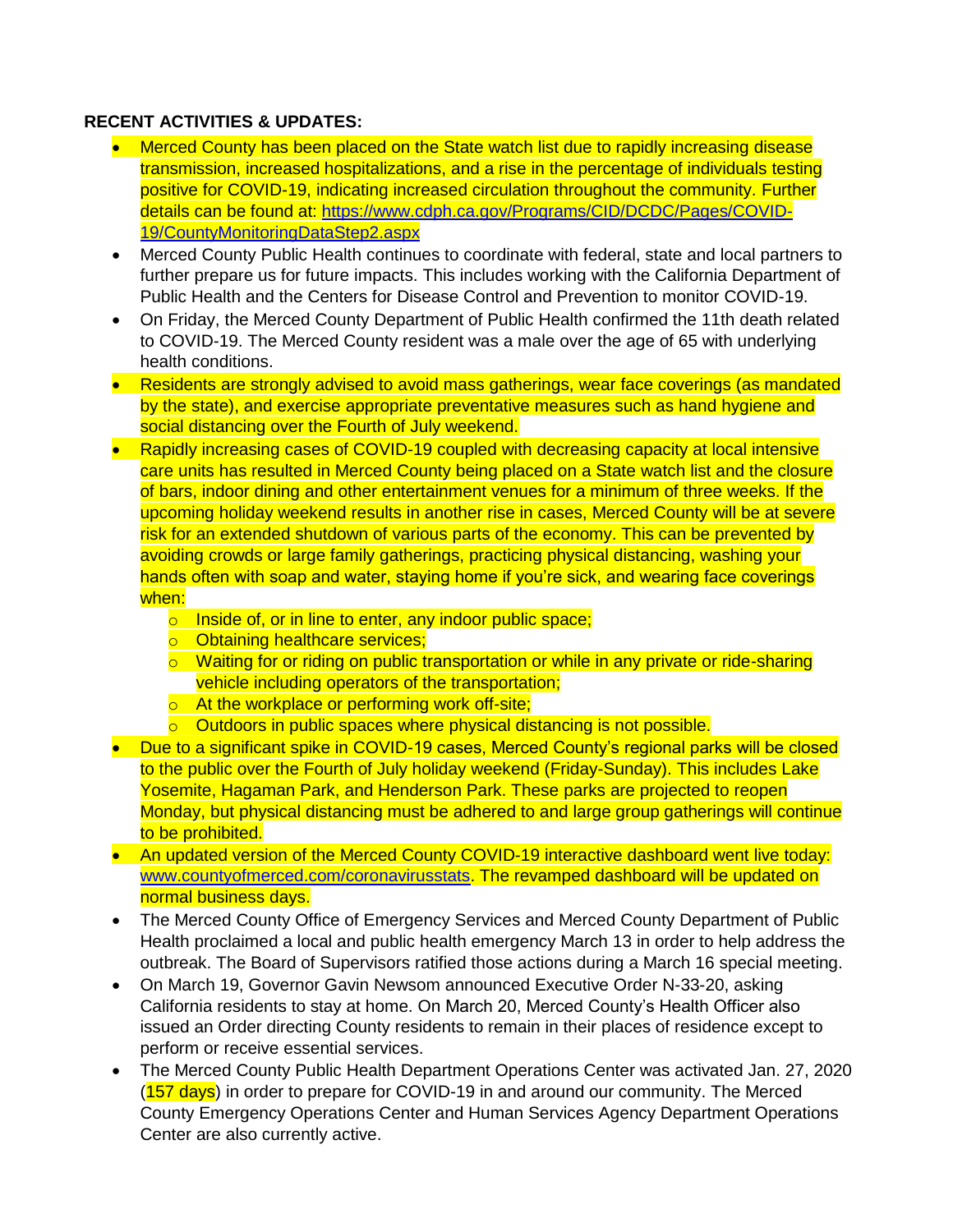### **COVID-19 TESTING UPDATE:**

• As of June 30, a total of 14,269 tests have been performed in Merced County: 12,925 negatives, 1,064 positives, and 280 still pending. These figures include testing through both the commercial and public health lab systems.

| <b>Testing Site</b>                    | <b>Location</b>                          | <b>Registration</b>                                                                                            |
|----------------------------------------|------------------------------------------|----------------------------------------------------------------------------------------------------------------|
| Golden Valley<br><b>Health Centers</b> | 645 Seventh St, Los Banos                | 1-866-682-4842<br>www.gyhc.org                                                                                 |
| Golden Valley<br><b>Health Centers</b> | 857 W. Childs Ave., Merced               | 1-866-682-4842<br>www.gyhc.org                                                                                 |
| State Site                             | 900 Martin Luther King Jr. Dr.<br>Merced | 1-888-634-1123 or online at<br>www.lhi.care/covidtesting.                                                      |
| $CVS - Mercedes$                       | 1970 Yosemite Pkwy, Merced               | https://www.cvs.com/minuteclinic/covid-19-<br>testing?WT.ac=cvs-storelocator-searchpilot-header-<br>covid-7206 |
| $CVS - Atwater$                        | 1651 Bellevue Rd, Atwater                | https://www.cvs.com/minuteclinic/covid-19-<br>testing?WT.ac=cvs-storelocator-searchpilot-header-<br>covid-7206 |

- Within the public health system, every person who has met CDC criteria for severe disease within Merced County has been tested.
- Public Health is actively identifying other methods to enhance testing capability for providers throughout the community and increase testing county-wide. We will continue to be notified should positive tests come through either system (public health or commercial).

## **COVID-19 SYMPTOMS AND PRECAUTIONS:**

- Coronavirus symptoms include: mild to severe respiratory illness, fever, cough, difficulty breathing, chills, repeated shaking with chills, muscle pain, headache, sore throat, and loss of taste or smell. If symptoms develop, individuals should stay at home to limit exposure to others.
- Anyone who has had contact with a person with possible COVID-19 infection and has the above symptoms should call his/her local health department/health care provider immediately.
- Do not go to your provider's office without calling ahead. Do not call 911 for suspected COVID-19 unless you are having a medical emergency.
- During the flu season, there are steps you can take to protect your health and the health of those around you:
	- o Wash your hands regularly with soap and water for 20 seconds.
	- o Avoid touching your eyes, nose, or mouth with unwashed hands.
	- o Avoid close contact with people who are sick.
	- o Stay away from work, school or other people if you become sick with respiratory symptoms such as fever and cough.
	- o Cover sneezes or coughs with a tissue, then throw the tissue in the trash.
	- o Wear a face covering when in public.

## **ADDITIONAL RESOURCES:**

- **Sign up for COVID-19 alerts: [www.countyofmerced.com/coronavirus](http://www.countyofmerced.com/coronavirus)**
- Merced County Public Health COVID-19 **Information Webpage**:
	- o [www.countyofmerced.com/coronavirus](http://www.countyofmerced.com/coronavirus)
- Merced County Public Health **Information Line**: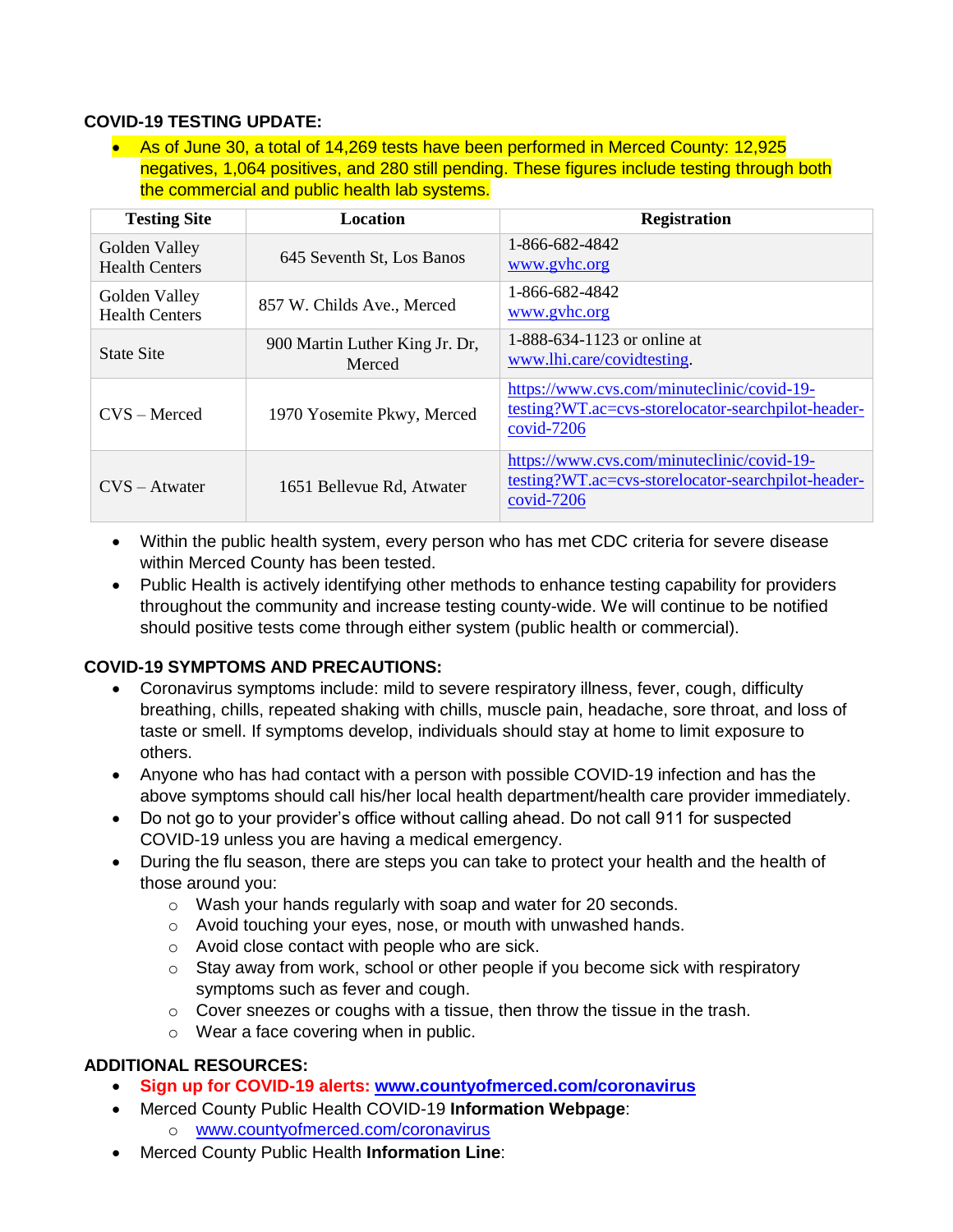- $\circ$  209-381-1180 (English, Spanish, and Hmong. Live reps. available 8 a.m. to 5 p.m.)
- **Email** COVID-19-specific questions to Merced County Public Health:
	- o COVID19@countyofmerced.com.
- Updated **CDC Information**:
	- o <https://www.cdc.gov/coronavirus/2019-ncov/whats-new-all.html>
- CDC **Resources for Households**:
	- o <https://www.cdc.gov/coronavirus/2019-ncov/community/home/index.html>
- How to **talk to your kids** about the coronavirus:
	- o <https://www.pbs.org/parents/thrive/how-to-talk-to-your-kids-about-coronavirus>
- Guidance for **Businesses and Employers**:
	- o <https://bit.ly/2IH2G2u>
	- o [www.covid19.ca.gov](http://www.covid19.ca.gov/)
- Report **Price Gouging**:
	- o <http://www.countyofmerced.com/3381/Price-Gouging>
- Report **Consumer Fraud**:
	- o [www.countyofmerced.com/2322/Consumer-Fraud](http://www.countyofmerced.com/2322/Consumer-Fraud)
- Report **non-essential business activity** and large group gatherings that violate the Stay-at-Home Order:
	- $\circ$  Hotline: 209-381-1100 (8 a.m. to 5 p.m. Monday-Friday)
	- o Email: [COVIDcomplaint@countyofmerced.com](mailto:COVIDcomplaint@countyofmerced.com)
	- **Free Virtual Care** options through Dignity Health for those with COVID-19 symptoms:
		- o Patients can receive a free Virtual Care Anywhere visit if they are experiencing COVID-19 symptoms. Symptoms can include fever, cough, or shortness of breath.
		- o To access a free virtual urgent care visit, visit [www.dignityhealth.org/virtualcareanywhere,](http://www.dignityhealth.org/virtualcareanywhere) download the Virtual Care Anywhere app in the Apple App Store or Google Play Store, or call 855-356-8053 and use the coupon code COVID19.
- **Get Help/Give Help**:
	- o [www.gethelpgivehelpmerced.com](http://www.gethelpgivehelpmerced.com/)
- **Donations**—help community members impacted by COVID-19:
	- o [www.countyofmerced.com/donations](http://www.countyofmerced.com/donations)
- **Exclusive Shopping for Vulnerable Populations:** 
	- o [www.countyofmerced.com/3396/Exclusive-Shopping-for-Vulnerable-Popula](http://www.countyofmerced.com/3396/Exclusive-Shopping-for-Vulnerable-Popula)
- Apply for **benefits** Individuals experiencing financial hardship may qualify for cash assistance through CalWORKs, food nutrition assistance through CalFresh, and medical assistance through MediCal:
	- o [www.getcalfresh.org](http://www.getcalfresh.org/) (CalFresh only)
	- o [www.C4yourself.com](http://www.c4yourself.com/) (CalWORKs and MediCal)
	- o 1-855-421-6770
- **Unemployment Insurance** questions to local Merced County EDD Office:
	- o [WSBModestoFieldOffice@edd.ca.gov](mailto:WSBModestoFieldOffice@edd.ca.gov)
- Information regarding **tenant protections**:
	- o [www.countyofmerced.com/3412/Real-Estate](http://www.countyofmerced.com/3412/Real-Estate)
- 24/7 **Warm Line for Youth** (emotional support):
	- o 209-381-6800 or 1-888-334-0163 (toll free)
	- o Additional Behavioral Health resources: [www.countyofmerced.com/3395/Behavioral-](http://www.countyofmerced.com/3395/Behavioral-Health-Resources)[Health-Resources](http://www.countyofmerced.com/3395/Behavioral-Health-Resources)